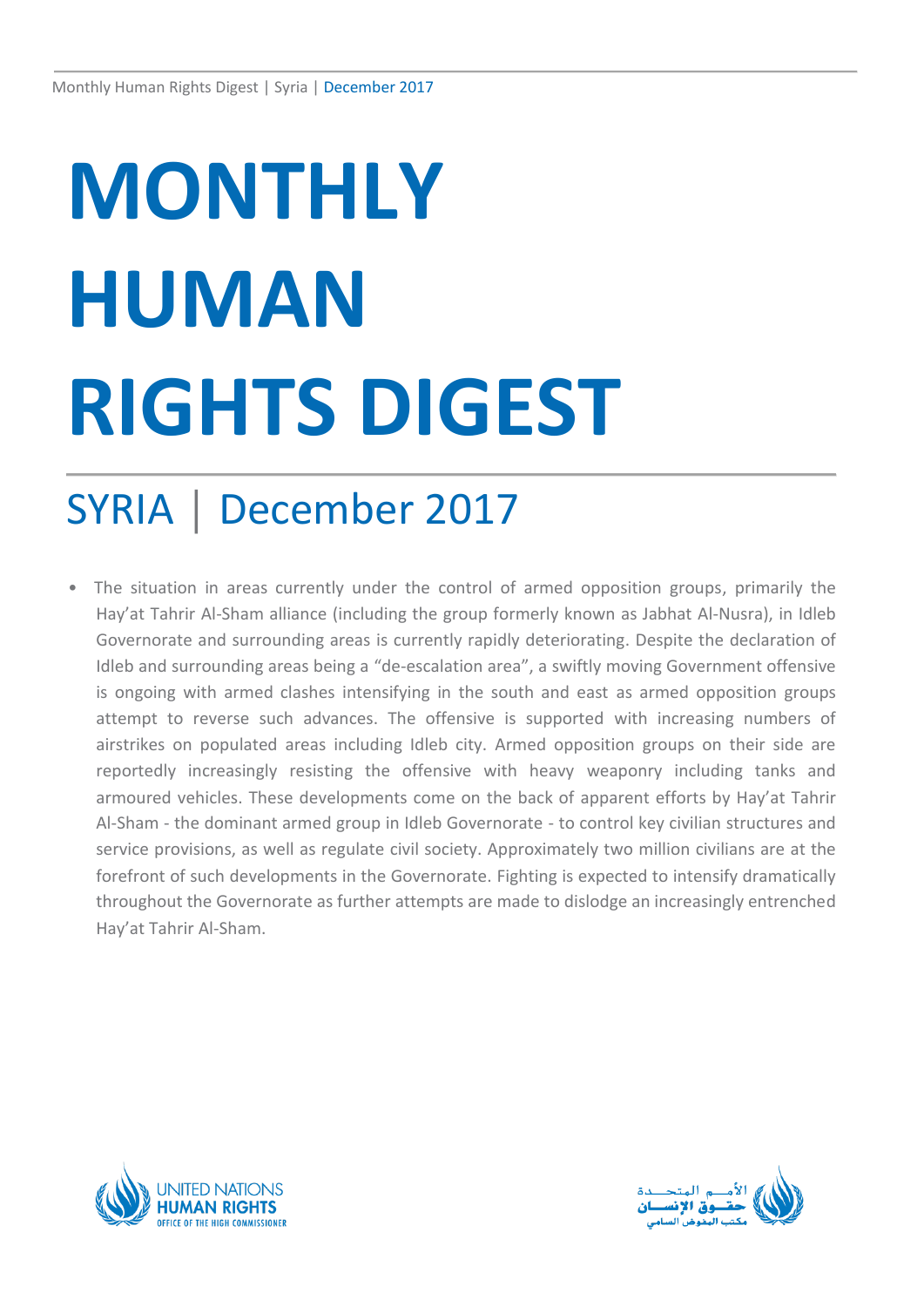

This Monthly Human Rights Digest on Syria has been prepared by the Office of the United Nations High Commissioner for Human Rights based on information collected by the Office along with contributions from other agencies. It is intended to serve as an overview of some current and possible future human rights concerns in Syria, as well as provide humanitarians with a brief outline of relevant international human rights and humanitarian law provisions relating to the alleged violations. The Digest does not seek to highlight all human rights violations and abuses committed in Syria during the last month, nor list all documented cases of a particular type. Rather, OHCHR focuses every month on a few key areas which are of particular concern as the situation develops, based on data which has been analysed and cross-checked. Only information which is deemed credible is included. Separately, OHCHR provides input on past developments for the monthly report of the Secretary-General to the Security Council. OHCHR would like to thank OCHA for its support with the graphics and map compilation for the Digest.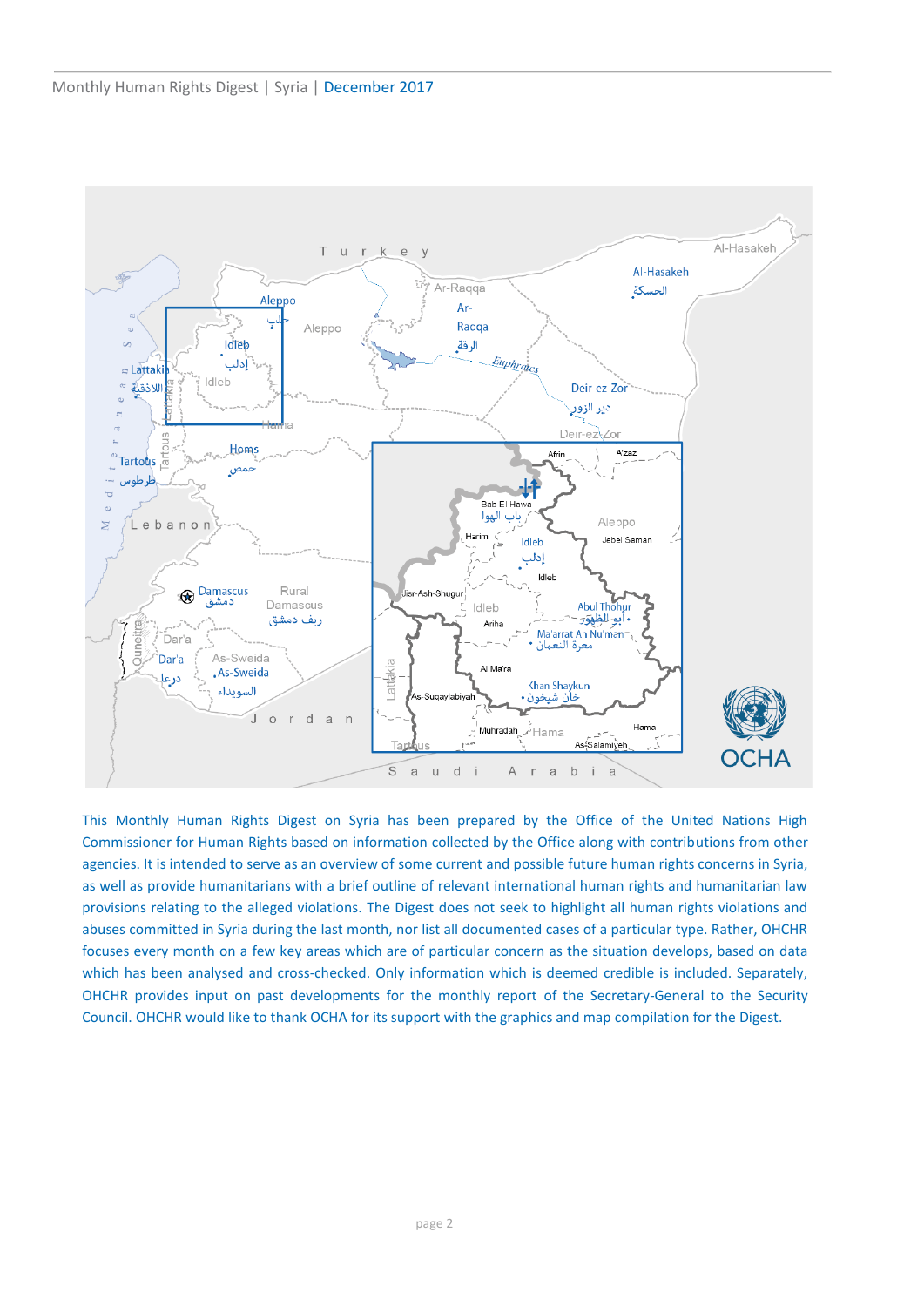### **IDLEB**

#### Military Developments Impacting Civilians

With the bulk of ISIL forces in Homs and Deir-ez-Zor Governorates largely defeated, pro-Government forces<sup>1</sup> appear now to be re-directing a large part of their firepower in a rapidly moving offensive moving from the south towards the Abu-Ad-Duhur military airbase [putting civilians at grave risk.](http://www.ohchr.org/EN/NewsEvents/Pages/DisplayNews.aspx?NewsID=22578&LangID=E) It is unclear whether the current offensive's objective is limited to taking over the strategically important airbase, or whether they intend to push west toward the key cities of Idleb, Maarat An-Nu'man, Khan Shaykun, and Jisr-Ash-Shugur.

Increased airstrikes have also been launched on areas of Idleb Governorate far from the frontline, including on Idleb city itself, with reports of civilian casualties as a result. On 8 December, airstrikes hit an IDP camp in Khwin village south of Idleb, reportedly killing three children and their mother. On 17 December, ten civilians including six women, three girls and a boy were allegedly killed in Khan Shaykun by airstrikes. Three days later, 18 civilians, including seven women and five children, were reportedly killed in Maar Shurin town, near Ma'arat An-Numan.

The ongoing offensive's current aim appears to be to isolate the opposition-held area east of the Aleppo-Hama-Homs section of the Hejaz railway (which OCHA estimates has a population of 154,637 as of 8

January) and capture the Abu-Ad-Duhur military airbase - key for the provision of helicopter and other air support to future operations inside Idleb Governorate. Since October, thousands of civilians have been displaced as a result of various ceasefire agreements and fighting elsewhere in the country. Military operations in southwestern Aleppo have resulted in the significant displacement of persons towards eastern Idleb. Since the start of the offensive an estimated 90,000 persons have been displaced. Many such persons are believed to have been repeatedly displaced.

In response to such advances, Hay'at Tahrir Al-Sham issued a statement on 14 December calling on other armed opposition groups to unite and join the counter-offensive against both Government forces and ISIL. The group reportedly released a number of fighters it was holding from Ahrar Al-Sham and Noureddine Al-Zinki on the same day. There have also been increased reports of armed opposition groups moving troops and heavy equipment towards eastern Idleb to stop the offensive.

Complicating the volatile situation in Idleb Governorate still further are unconfirmed reports of the presence of ISIL sleeper cells in the Governorate, and that ISIL fighters may be preparing to advance into Idleb from north eastern Hama. ISIL fighters have engaged in heavy clashes with Hay'at Tahrir Al-Sham fighters, as well as with pro-Government forces. Having taken over a number of villages from other armed opposition groups, ISIL is currently only a few kilometres away from Idleb Governorate and may be able to take advantage of the situation to take more ground.

<sup>1</sup> *"Pro-Government forces," unless otherwise specified, includes forces of the governments of the Syrian Arab Republic, the Russian Federation, and the Islamic Republic of Iran, as well as Hezbollah and other foreign and domestic allied militias fighting in support of the Government.*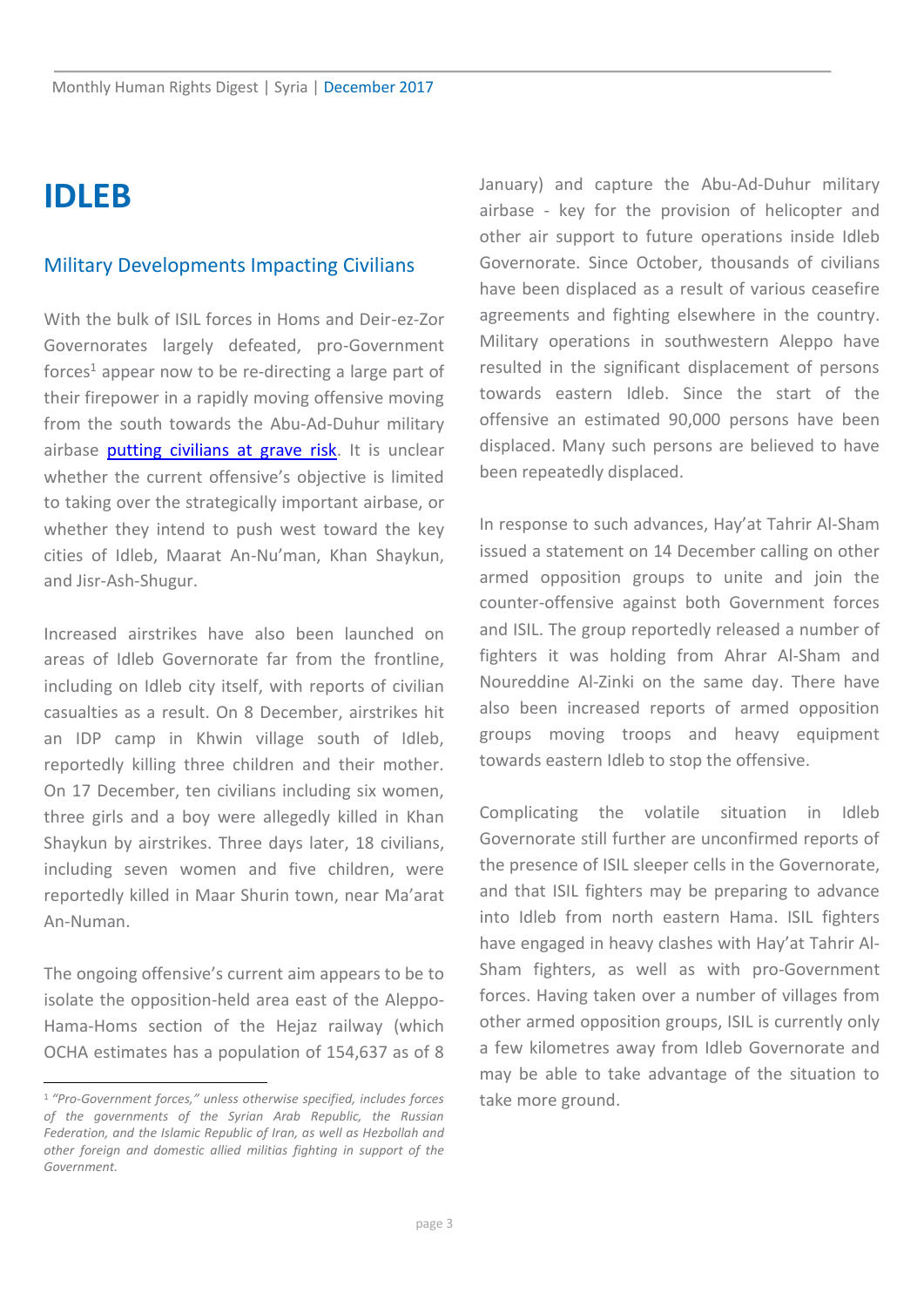#### De-escalation Area and Role of the "Guarantors"

It is currently unclear what action the "guarantors" of the "de-escalation area" may take in Idleb Governorate. Turkey has deployed troops inside Idleb along the international border following the May 2017 announcement of the creation of a deescalation area. The stated aim of the deployment of forces inside the Idleb de-escalation area was to "prevent incidents and clashes between the conflicting parties" and the enhancement of coordination between the "guarantors" - namely the Republic of Turkey, the Russian Federation, and the Islamic Republic of Iran.

Currently no concrete action appears to have been taken by the guarantors to prevent the ongoing and increasing clashes between the two sides, though Turkey has reportedly condemned the actions of pro-Government forces. That said it is unclear what position the guarantors may take should the fighting spread further into the Governorate and nearer to Turkish positions along the border. At a minimum it risks increasing tension between the guarantors particularly the Republic of Turkey and the Russian Federation. The risk of clashes between Turkish and pro-Government forces should not be discountedthough its concern with the presence of Kurdish forces in western Aleppo Governorate is likely to be its primary concern. An upsurge in violence in and around the besieged towns of Fua'a and Kefraya may also increase involvement of the Islamic Republic of Iran.

The temporary reduction in violence in Idleb between May and September 2017 following on from the announcement of the "de-escalation areas" is an indication of the key role international actors are able play in the Syrian conflict and the effect such cooperation between them can have on the well-being of civilians.

#### Attempts to Control Civilian Infrastructure

Aside from concerns with regard to the armed conflict, there are also concerns with regard to the situation facing civilians as a result of Hay'at Tahrir Al-Sham's increased control over civilian life within the Governorate. Similar to what has been witnessed in Eastern Ghouta primarily regarding Jaish Al-Islam and Failaq Ar-Rahman, Hay'at Tahrir Al-Sham appears to be attempting to strengthen its control over civilian structures and service provision by ordering the dissolution of local governance institutions and replacing such structures with ones affiliated with the group, in line with what was previously [highlighted.](https://www.humanitarianresponse.info/en/operations/whole-of-syria/document/monthly-human-rights-digest-syria-september-2017)

Most recently, the so-called "Syrian Salvation Government" (SSG) - a civilian entity believed to be backed by Hay'at Tahrir Al-Sham - was established in early November in Idleb. The SSG sought to position itself as the sole legitimate political force in opposition-controlled areas and announced that it intended to take over local councils and directorates currently under the authority of the Turkey-based Syrian Interim Government (SIG).

On 6 December, the SSG announced the establishment of a new local council in Ariha and requested that the existing SIG-run Ariha local council dissolve itself and hand over all files and resources. This request was reportedly rejected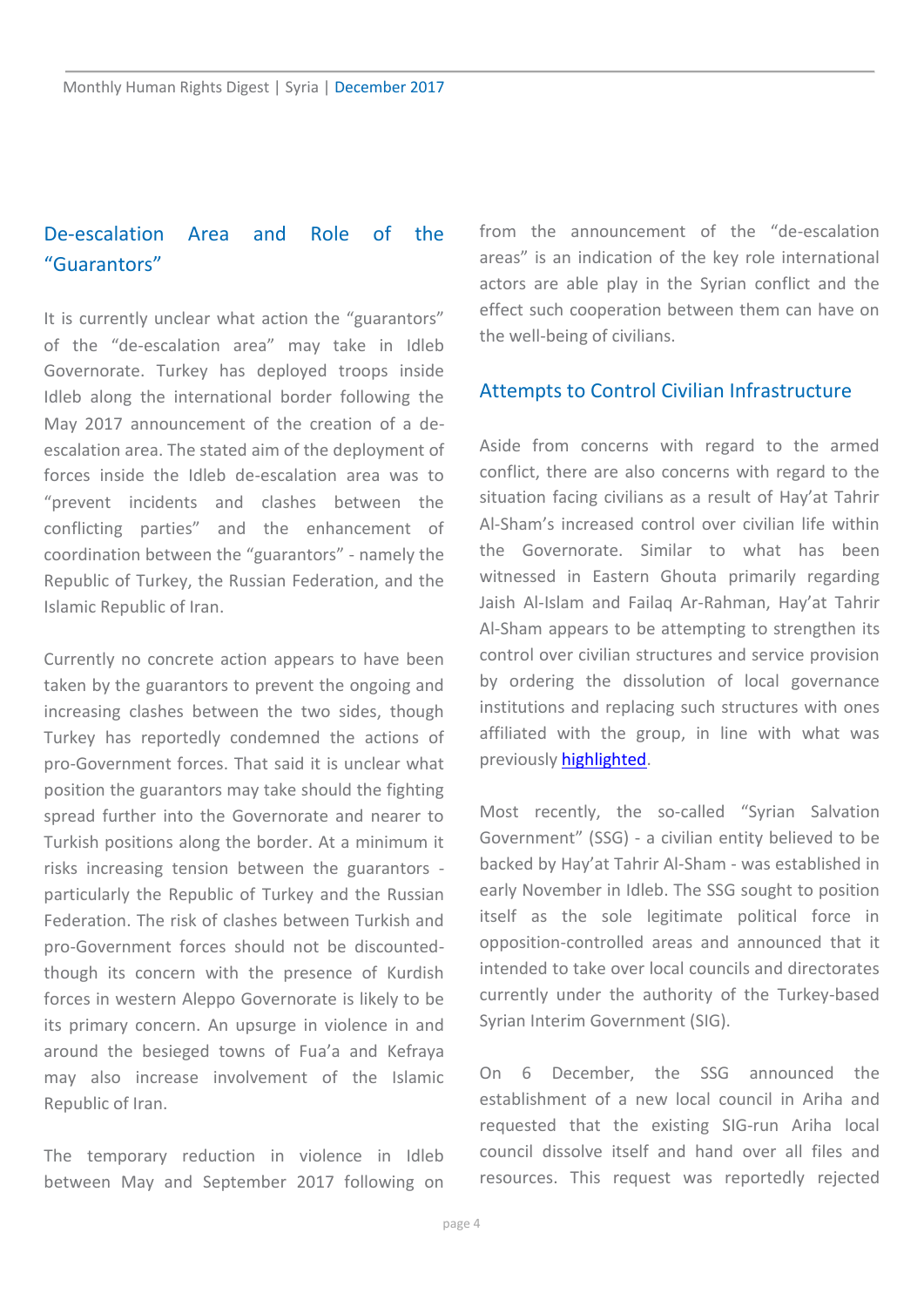through a statement issued on same day. Four days later, the SSG issued a statement addressed to the SIG, demanding that it close all its offices within 72 hours. On 13 December, the SSG issued a further statement through Twitter in which it reiterated that it was the only legitimate civilian body, and that the 72-hour closure demand came as a last resort after several failed attempts to reach a consensus. The SSG also stated that the work of directorates and NGOs would continue. To date, no forced closure of SIG run-offices has taken place and negotiations are reportedly ongoing between the SIG and SSG.

On 11 December the SSG-affiliated IDP Affairs Administration issued an executive decision stating that internally displaced widows were obliged, in accordance with Sharia'a law principles, to live with a male guardian by either moving to his place of residence or to make him move to her place of residence. Those who failed to uphold this instruction would be held accountable under Sharia'a law and before Sharia'a courts, indicating that the SGG is implementing repressive measures

Non-state actors that exercise governmentlike functions and control over a territory must respect human rights norms when their conduct affects the human rights of the individuals under their control. Any regulations which attempt to regulate who and where a certain category of person should live would run contrary to the rights to be free from discrimination, freedom of movement, and freedom to choose one's residence.

which conflict with human rights norms. Reports have also been received of individuals being targeted for publicly highlighting the ongoing situation in Idleb Governorate.

#### Insecurity and Criminal Acts

Idleb Governorate continues to suffer from heightened levels of criminal activity due to weak or absent law enforcement bodies, and widespread access to weapons. Robberies, lootings and killings are regularly reported. Existing law enforcement bodies are primarily linked to the various armed opposition groups and act primarily in their interest. Such bodies that seek to perform quasi*-*civilian functions such as the Free Syrian Army (FSA)-linked "Free Syrian Police", have been prevented from operating by other armed opposition groups, including Hay'at Tahrir Al-Sham, due to their link to the FSA.

Attacks by vehicle-borne improvised explosive devices (VBIEDs) and other forms of IEDS apparently targeting Hay'at Tahrir Al-Sham positions and leaders continue to be reported. Such attacks have also impacted civilians and civilian objects. On 13 November**,** a VBIED exploded in Idleb city and reportedly injured 14 civilians including five children and four women. Reports also continue to be received of civilians, including children, falling victim to unexploded ordinances.

#### Deteriorating Humanitarian Situation in Hay'at Tahrir Al-Sham-run Areas

While the overall access of humanitarian aid in Idleb

based on a strict interpretation of Islamic law and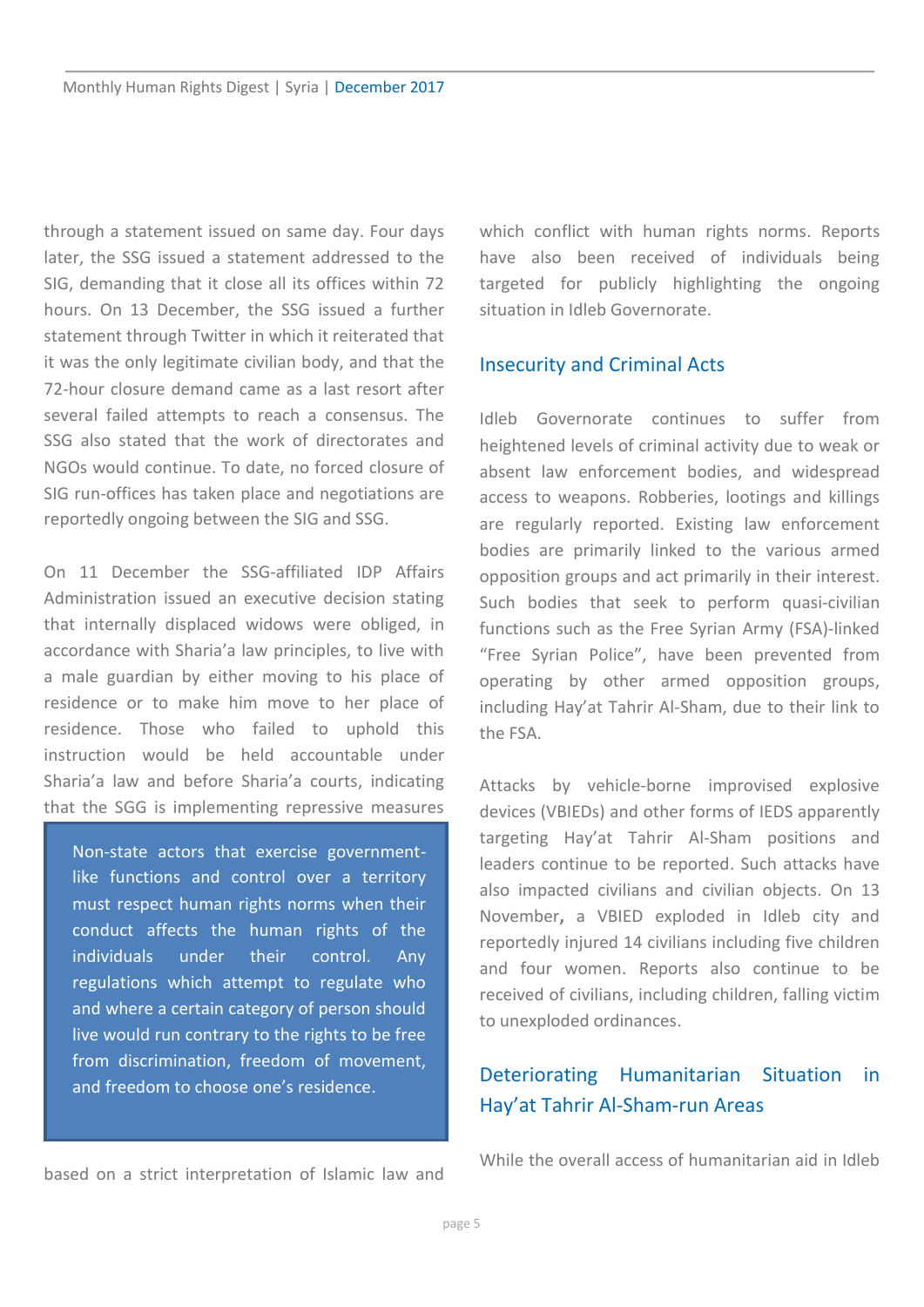has not been significantly impacted by Hay'at Tahrir Al-Sham's strengthened position in the Governorate, the climate of insecurity, tensions between the armed opposition groups, and the presence of checkpoints has in some cases affected the work of local NGOs due to their movements in accessing certain areas having been restricted.

UN humanitarian consignments continue to reach Idleb through Bab Al-Hawa. That said, the Governorate continues to suffer from shortages of electricity and water. The water supply has been affected by strikes which hit the main electricity power plant in Khan Shaykun and northern Hama, in addition to the limited water sources in the Governorate as well as the malfunctioning supply roads.

The lack of electricity and water has reportedly had a particularly negative effect on IDP camps in the Governorate, with those recently arrived being particularly hard hit. This comes in addition to reports of poor living conditions in the newlyestablished camps, often *ad hoc* settlements which are overcrowded and lack basic services and heating as well as other basic requirements for winterization.

People in the Governorate are also experiencing widespread unemployment and inflation due in part to the ongoing depreciation of the Syrian pound, taxes imposed on trucks travelling between Government-controlled areas and Turkey, the continued influx of IDPs placing increased demands on local foodstuffs, and the absence of a centralised price monitoring body.

#### Looking Forward

The situation facing civilians in areas currently held by armed opposition groups in Idleb Governorate and surrounding areas is extremely bleak and of utmost concern. The rapid increase in violence puts the safety and well-being of civilians at great risk. The fighting is escalating rapidly with armed opposition groups - led by Hay'at Tahrir Al-Sham moving to prevent any further Government advances. While it is unclear what the final goal of the current offensive is, it cannot be discounted that large-scale clashes between pro-Government forces and well-armed opposition groups in heavily populated areas are imminent. The shooting down of a Syrian Government fighter jet on 26 December is a clear indication of the military capabilities of the armed opposition groups in Idleb. Unconfirmed reports also indicate the use of tanks and armoured vehicles by armed opposition groups. Such incidents will only serve to increase the firepower used against them. In light of similar scenarios in other areas of the country such as Aleppo and Eastern Ghouta in which large-scale military operations were launched aimed to defeat armed opposition groups heavily entrenched amongst the civilian population, large numbers of civilian casualties must be expected.

At the same time, efforts by Hay'at Tahrir Al-Sham to control key civilian structures and service provisions as well as regulate civil society should not be ignored. Such ongoing efforts risk entirely disrupting the function of key civilian structures, the provision of essential public services, as well as the work of NGOs should funding be restricted as a result of concerns over Hay'at Tahrir Al-Sham's